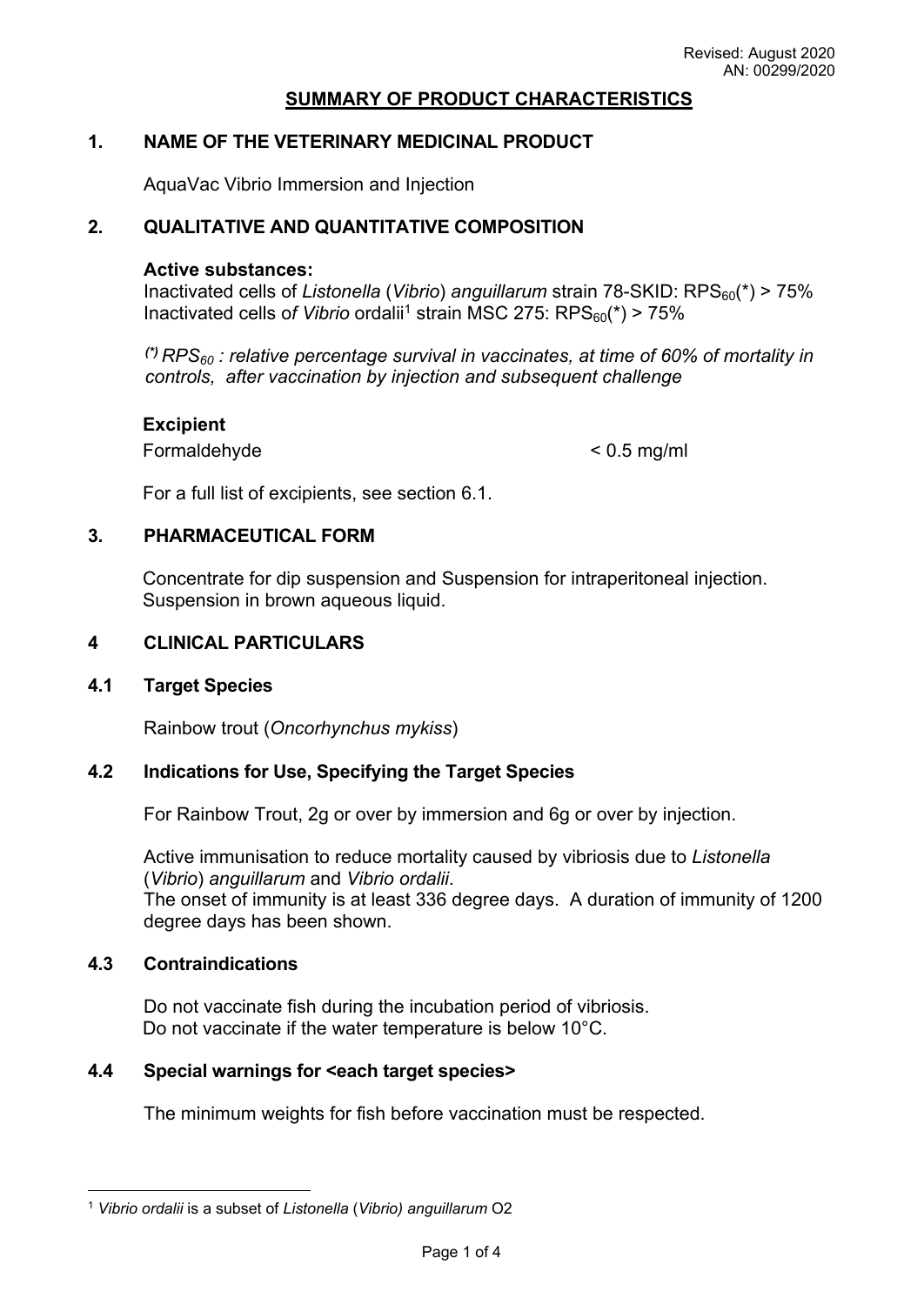## **4.5 Special precautions for use**

### **Special precautions for use in animals**

Only vaccinate healthy fish.

Do not repeat vaccinate fish with AquaVac Vibrio immersion and injection vaccine. Avoid stress at the time of the handling of fish, as well as temperature variations, in particular between the vaccine suspension and the water of the holding area.

## **Special precautions to be taken by the person administering the veterinary medicinal product to animals**

In case of accidental self-injection, seek medical advice immediately and show the leaflet/label to the physician.

### **4.6 Adverse reactions (frequency and seriousness)**

None known.

### **4.7 Use during pregnancy, lactation or lay**

In the absence of specific safety data, the vaccine should not be administered to broodstock or fish intended as broodstock.

### **4.8 Interaction with other medicinal products and other forms of interaction**

The vaccine can be used as primary vaccination by immersion route, followed by a revaccination with AquaVac Vibrio Oral. This scheme has been validated for fish of at least 12g at priming.

No information is available on the safety and efficacy from the concurrent use of this vaccine with any other veterinary medicinal product. A decision to use this vaccine before or after any other veterinary medicinal product therefore needs to be made on a case by case basis.

#### **4.9 Amounts to be administered and administration route**

Shake the bottle before use.

Administration by immersion (weight at least 2 g)

Dilute all of the bottle (1 litre) in 9 litres of hatchery water, clean and suitably oxygenated.

Place the fish into batches and immerse for 30 seconds in the diluted vaccine. A litre of vaccine (making 10 litres of diluted vaccine) allows the vaccination of a maximum of 100 kg of fish.

Administration by injection (weight at least 6 g)

The vaccine must be administered using a multi-dose injection applicator incorporating a mechanism to prevent flush-back. This applies equally to hand-held and automatic systems.

The product is administered by intra-peritoneal injection in the ventral area, just anterior to the pelvic fins. The dose is 0.1 ml per fish.

The fish should be anaesthetised prior to vaccination, using an anaesthetic licensed for use on fish.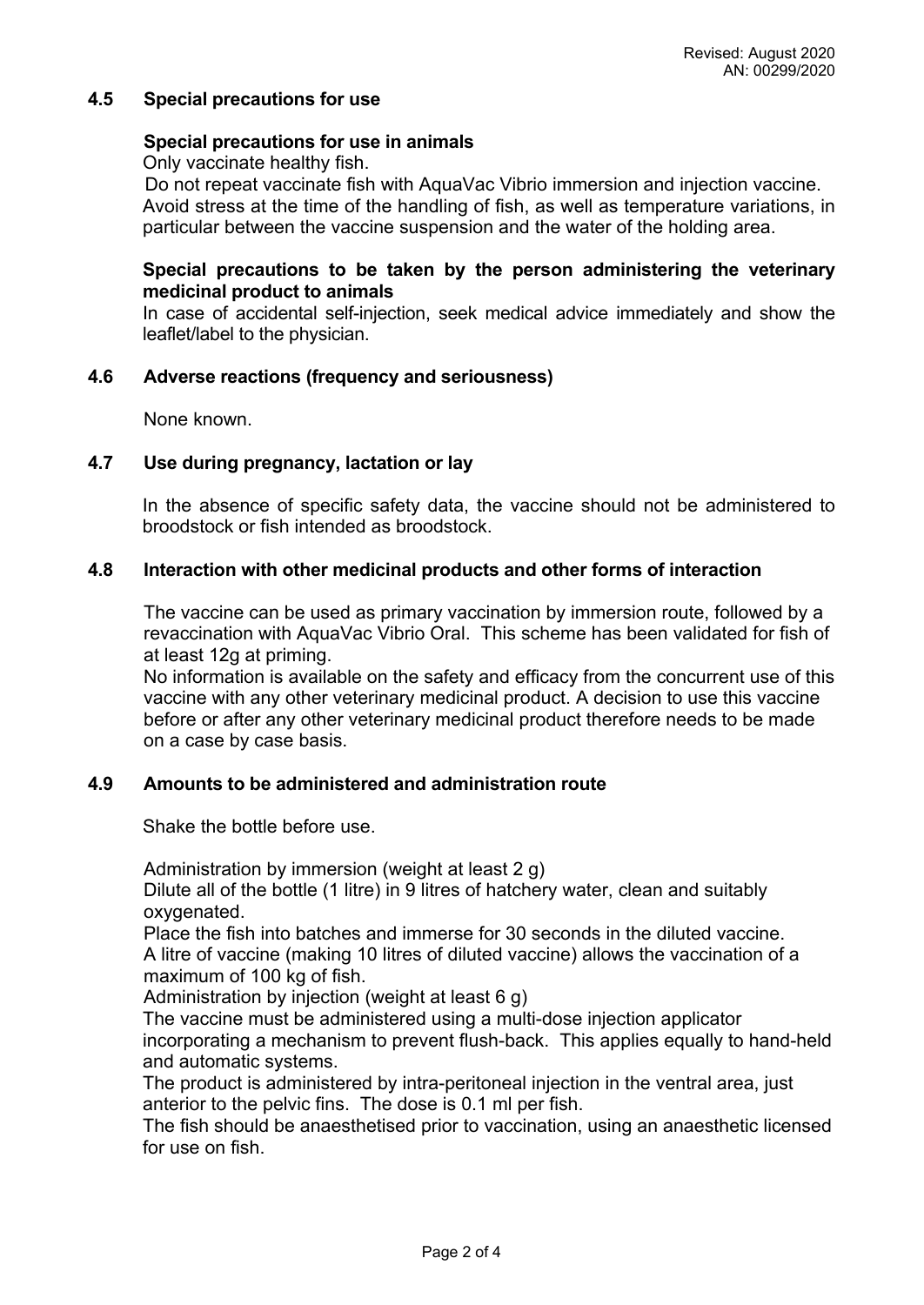### **4.10 Overdose (symptoms, emergency procedures, antidotes), if necessary**

No adverse effects have been noted following a double dose of the vaccine in trout.

### **4.11 Withdrawal Period(s)**

Zero degree days

## **5 IMMUNOLOGICAL PROPERTIES**

ATC Vet code QI10BB01 The vaccine induces active immunity against vibriosis due to *Listonella* (*Vibrio*) *anguillarum* and *Vibrio ordalii.*

### **6. PHARMACEUTICAL PARTICULARS**

#### **6.1 List of excipients**

Formaldehyde Sodium chloride

### **6.2 Incompatibilities**

Do not mix with any other vaccine or immunological product.

#### **6.3 Shelf-life**

Shelf-life of the veterinary medicinal product as packaged for sale: 2 years

Shelf life after first opening the immediate packaging: Vaccination by immersion: use immediately Vaccination by injection: use the full contents within 5 hours of the time when the bottle cap is broached.

## **6.4 Special Precautions for Storage**

Store and transport refrigerated (2°C to 8°C). Protect from light. Do not freeze.

#### **6.5 Nature and composition of immediate packaging**

Nature of immediate packaging: High density polyethylene bottle with bromobutyl stopper and aluminium seal.

1000 ml bottle (10000 doses by injection, 100kg of fish by immersion vaccination).